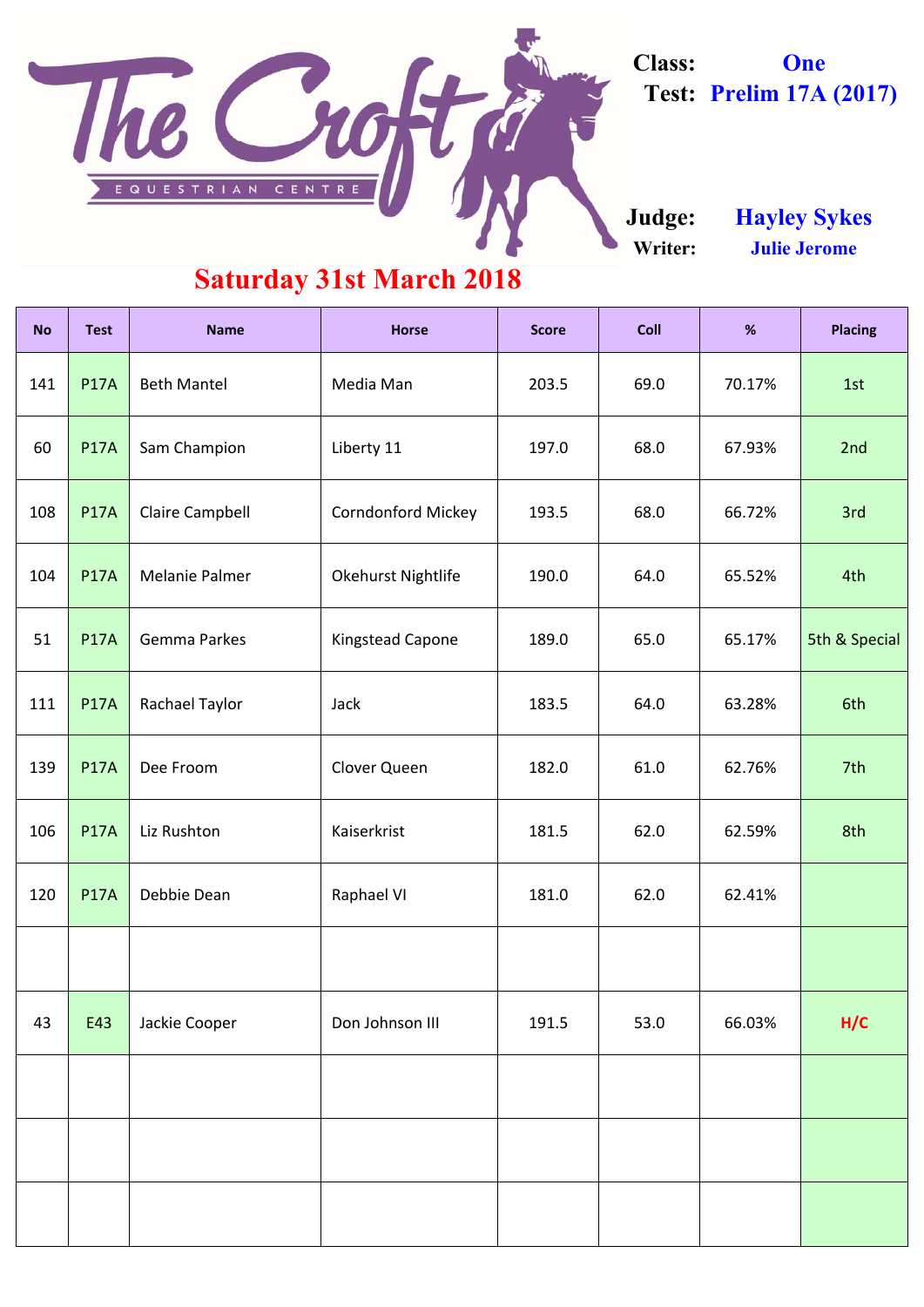**Writer:**

| $\mathbf{N}\mathbf{0}$ | Section       | Name        | Horse                     | <b>Score</b> | Coll | $\frac{0}{0}$ | <b>Bronze</b><br>Placing | Silver<br>Placing | $\boldsymbol{\mathsf{Gold}}$<br>Placing | Overall<br>Placing |
|------------------------|---------------|-------------|---------------------------|--------------|------|---------------|--------------------------|-------------------|-----------------------------------------|--------------------|
| 120                    | Silver        | Debbie Dean | Raphael VI                | 121.5        | 61.0 | 67.50%        |                          | 1st               |                                         | 1st                |
| 143                    | <b>Bronze</b> | Kate Parker | Briarwood Pikture Perfekt | 120.5        | 61.0 | 66.94%        | 1st                      |                   |                                         | 2nd                |
|                        |               |             |                           |              |      |               |                          |                   |                                         |                    |
|                        |               |             |                           |              |      |               |                          |                   |                                         |                    |
|                        |               |             |                           |              |      |               |                          |                   |                                         |                    |
|                        |               |             |                           |              |      |               |                          |                   |                                         |                    |
|                        |               |             |                           |              |      |               |                          |                   |                                         |                    |
|                        |               |             |                           |              |      |               |                          |                   |                                         |                    |
|                        |               |             |                           |              |      |               |                          |                   |                                         |                    |
|                        |               |             |                           |              |      |               |                          |                   |                                         |                    |
|                        |               |             |                           |              |      |               |                          |                   |                                         |                    |
|                        |               |             |                           |              |      |               |                          |                   |                                         |                    |
|                        |               |             |                           |              |      |               |                          |                   |                                         |                    |

| Date:            | <b>31st March 2018</b> |
|------------------|------------------------|
| <b>Class:</b>    | <b>Two</b>             |
| Test:            | <b>Prelim FSM</b>      |
| <b>Qualifier</b> | <b>SO</b>              |



# **British Dressage Affiliated Freestyle to Music**



**Claire Shoesmith**

**Terrie Cross**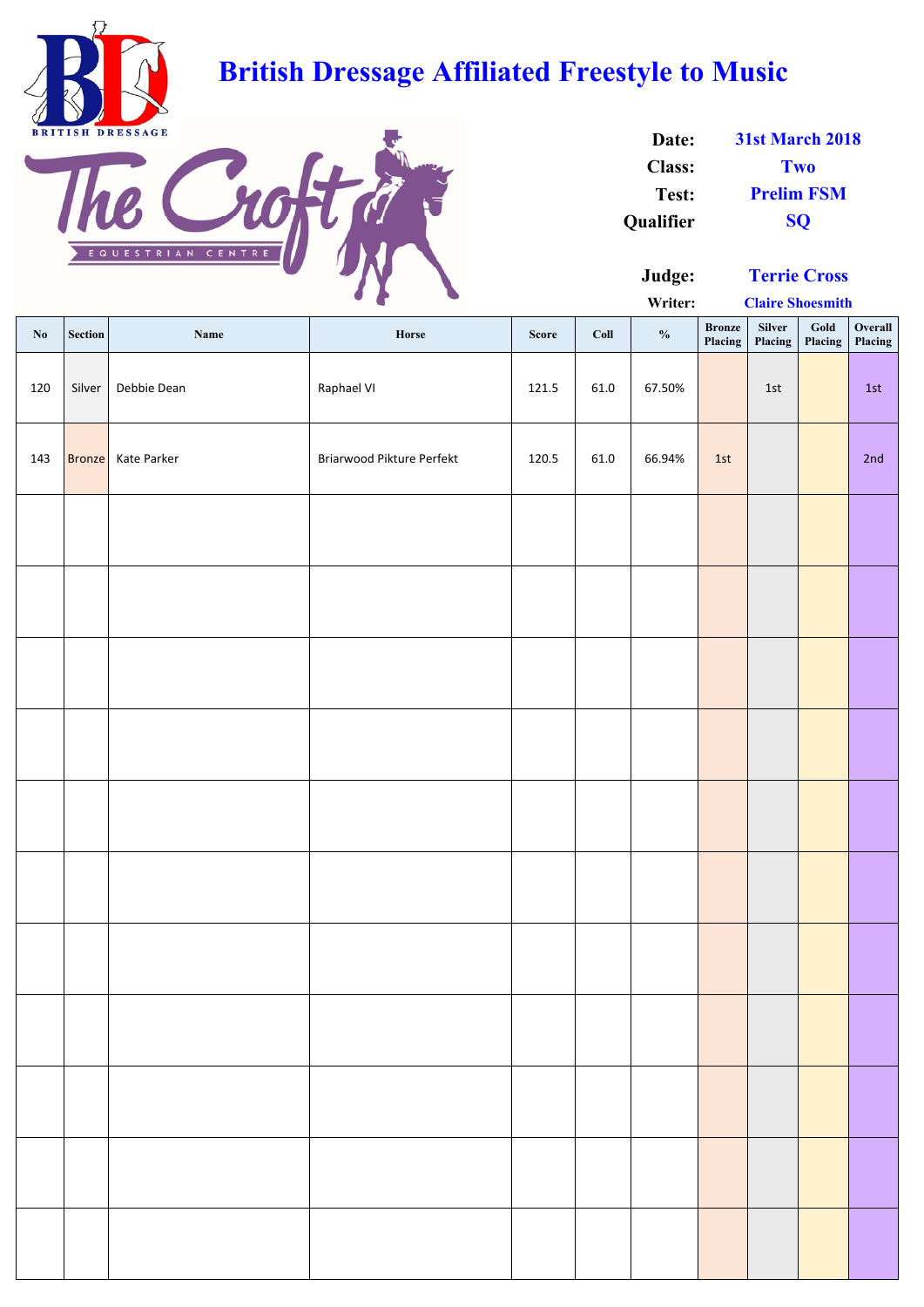| <b>No</b> | <b>Test</b> | <b>Name</b>           | <b>Horse</b>                       | <b>Score</b> | <b>Coll</b> | %      | <b>Placing</b> |
|-----------|-------------|-----------------------|------------------------------------|--------------|-------------|--------|----------------|
| 141       | <b>N38</b>  | <b>Beth Mantel</b>    | Rainhill King Arthur               | 230.0        | 60.0        | 74.19% | 1st            |
| 174       | <b>N38</b>  | Deanne Collier        | Croft Vigo                         | 211.5        | 54.0        | 68.23% | 2nd            |
| 158       | <b>N38</b>  | Emma Farr             | Rocky                              | 207.5        | 52.0        | 66.94% | 3rd & Special  |
| 168       | <b>N38</b>  | Paula Brazier         | <b>Wilderness Spring</b><br>Melody | 203.0        | 53.0        | 65.48% | 4th            |
| 139       | <b>N38</b>  | Dee Froom             | Clover Queen                       | 200.0        | 51.0        | 64.52% | 5th            |
| 175       | <b>N38</b>  | Amanda Taplin         | <b>Blue Gem</b>                    | 196.5        | 51.0        | 63.39% | 6th            |
| 160       | <b>N38</b>  | <b>Denise Hackett</b> | Clonkeen Lad                       | 190.5        | 49.0        | 61.45% | 7th            |
|           |             |                       |                                    |              |             |        |                |
|           |             |                       |                                    |              |             |        |                |
|           |             |                       |                                    |              |             |        |                |

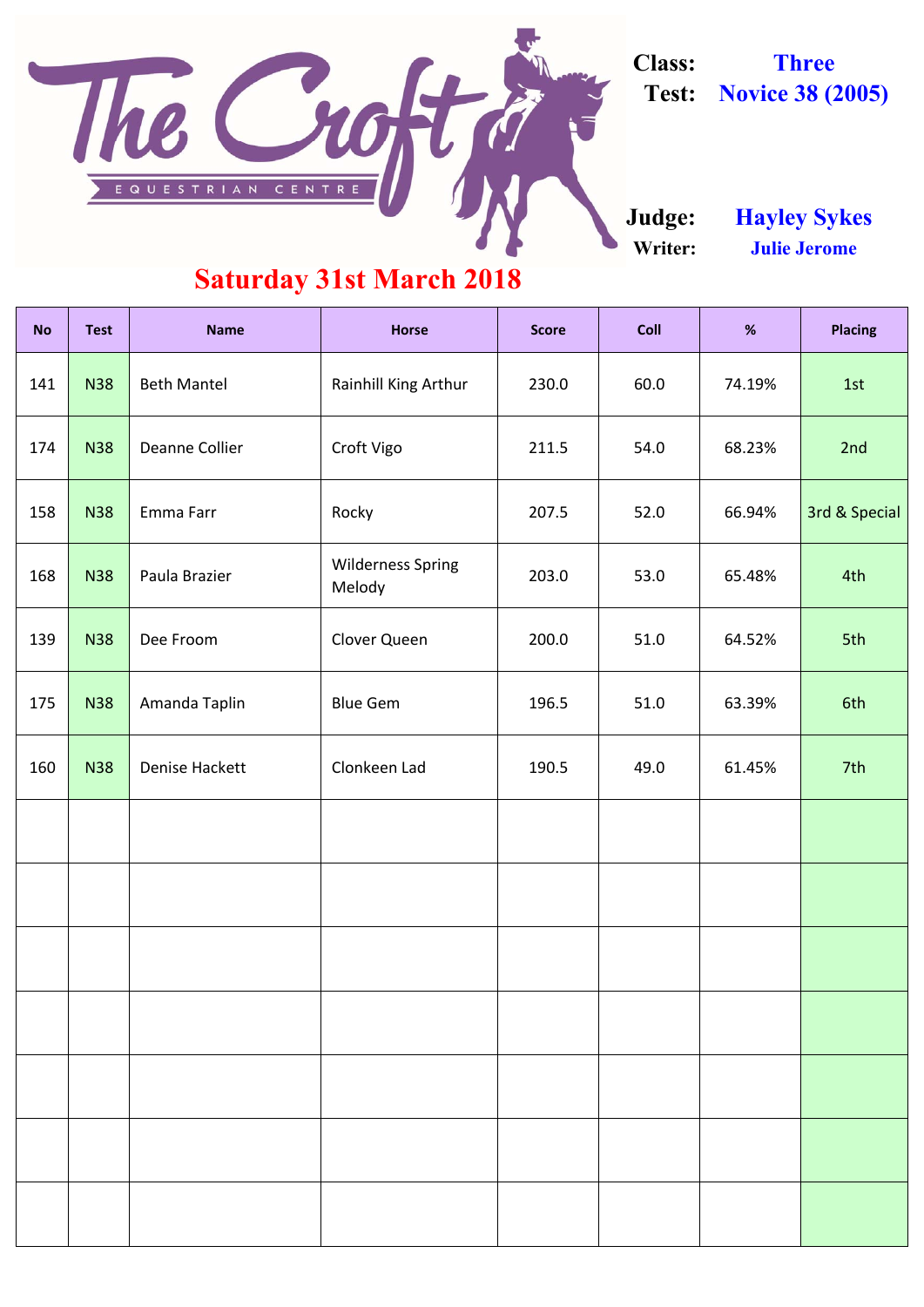**Writer:**

| $\mathbf{N}\mathbf{0}$ | <b>Section</b> | <b>Name</b>           | Horse                           | <b>Score</b> | Coll | $\frac{0}{0}$ | <b>Bronze</b><br>Placing | <b>Silver</b><br>Placing | Gold<br>Placing | Overall<br>Placing |
|------------------------|----------------|-----------------------|---------------------------------|--------------|------|---------------|--------------------------|--------------------------|-----------------|--------------------|
| 193                    | Silver         | Patricia Smith        | Helios                          | 139.5        | 72.0 | 77.50%        |                          | 1st                      |                 | 1st                |
| 185                    | Silver         | Jackie Sutherland     | Bibertels                       | 131.0        | 65.5 | 72.78%        |                          | 2nd                      |                 | 2nd                |
| 198                    | Silver         | Sally Green           | Keystone Rhia                   | 129.5        | 64.5 | 71.94%        |                          | 3rd                      |                 | 3rd                |
| 196                    | Silver         | <b>Claire Miller</b>  | Sharp Discovery                 | 126.0        | 63.5 | 70.00%        |                          | 4th                      |                 | 4th                |
|                        |                |                       |                                 |              |      |               |                          |                          |                 |                    |
| 168                    | <b>Bronze</b>  | Paula Brazier         | <b>Wilderness Spring Melody</b> | 122.5        | 62.0 | 68.06%        | 1st                      |                          |                 | 5th                |
| 180                    | <b>Bronze</b>  | Annett Lattanzio      | <b>NPS Glasgow</b>              | 119.5        | 61.0 | 66.39%        | 2nd                      |                          |                 | 6th                |
| 187                    | <b>Bronze</b>  | Kelly Britton         | Dhamma Fielen                   | 119.0        | 60.5 | 66.11%        | 3rd                      |                          |                 | 7th                |
| 191                    | <b>Bronze</b>  | Louie Towle           | <b>Teddy Bear VI</b>            | 118.0        | 59.5 | 65.56%        | 4th                      |                          |                 | 8th                |
| 195                    | <b>Bronze</b>  | Louise Kelly-Ramaer   | Splash III                      | 113.5        | 58.0 | 63.06%        | 5th                      |                          |                 | 9th                |
| 194                    | <b>Bronze</b>  | <b>Frances Elms</b>   | Russian Lad                     | 113.0        | 56.5 | 62.78%        | 6th                      |                          |                 | 10th               |
| 197                    | <b>Bronze</b>  | <b>Sharon Boulter</b> | Lilburn                         | 108.5        | 54.0 | 60.28%        | 7th                      |                          |                 | 11th               |
|                        |                |                       |                                 |              |      |               |                          |                          |                 |                    |
|                        |                |                       |                                 |              |      |               |                          |                          |                 |                    |
|                        |                |                       |                                 |              |      |               |                          |                          |                 |                    |
|                        |                |                       |                                 |              |      |               |                          |                          |                 |                    |

| Date:            | <b>31st March 2018</b> |
|------------------|------------------------|
| <b>Class:</b>    | <b>Four</b>            |
| Test:            | <b>Novice FSM</b>      |
| <b>Qualifier</b> | <b>SO</b>              |

**Claire Shoesmith**



# **British Dressage Affiliated Freestyle to Music**



**Terrie Cross**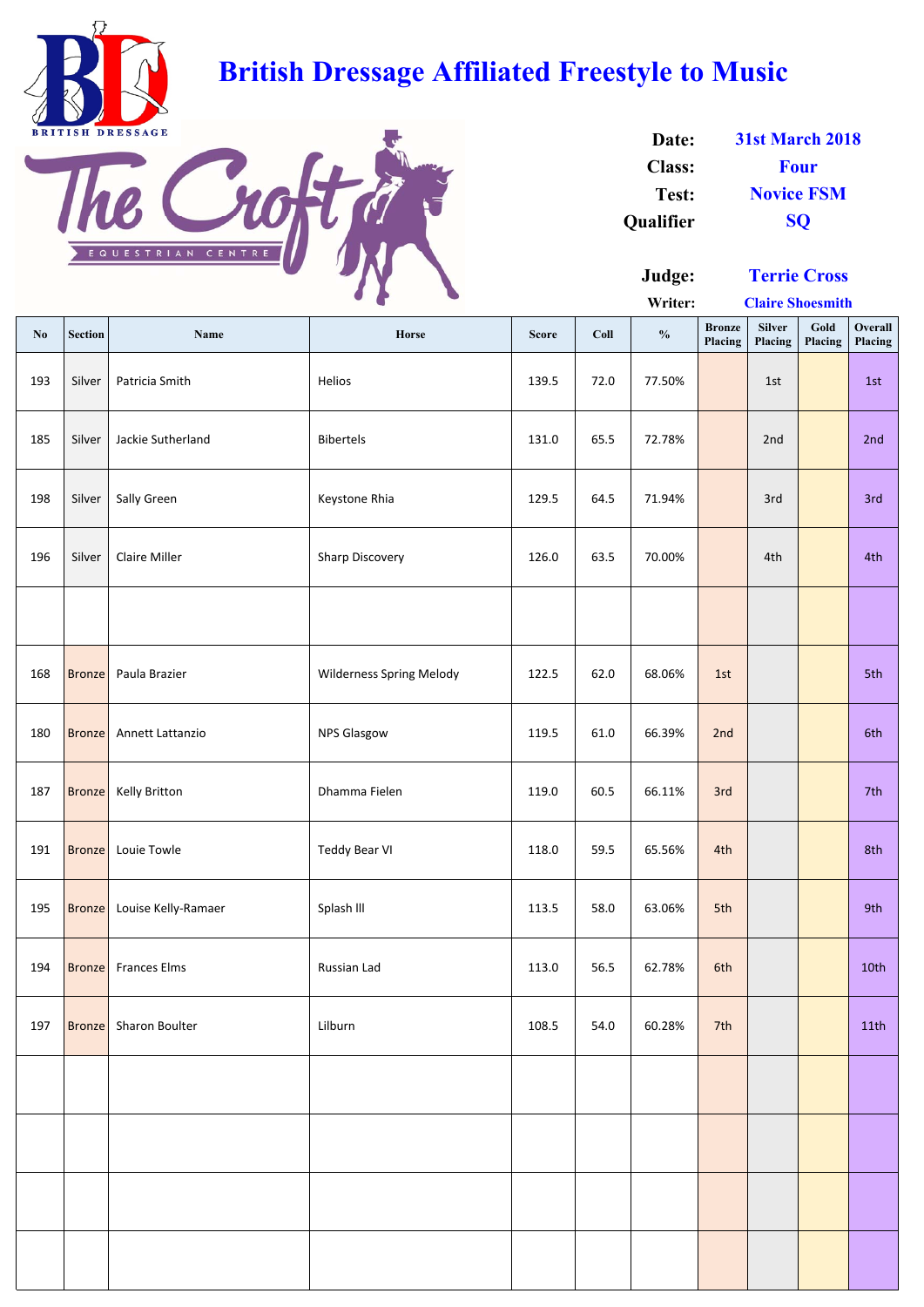| <b>No</b> | <b>Test</b> | <b>Name</b>             | <b>Horse</b>           | <b>Score</b> | <b>Coll</b> | %      | <b>Placing</b> |
|-----------|-------------|-------------------------|------------------------|--------------|-------------|--------|----------------|
| 214       | E45         | <b>Clare Griffin</b>    | Rockwood Rosie         | 193.0        | 53.0        | 66.55% | 1st            |
| 208       | E45         | <b>Christine Porter</b> | <b>Woody Woods</b>     | 189.0        | 53.0        | 65.17% | 2nd            |
| 200       | E45         | <b>Rachel Comley</b>    | Castano II             | 186.0        | 53.0        | 64.14% | 3rd            |
| 265       | E45         | <b>Janet Stares</b>     | Caminito               | 185.5        | 52.0        | 63.97% | 4th            |
| 225       | E45         | <b>Judith Twallin</b>   | Jonny                  | 185.0        | 53.0        | 63.79% | 5th            |
| 174       | E45         | <b>Deanne Collier</b>   | Croft Vigo             | 173.0        | 49.0        | 59.66% | $6th =$        |
| 196       | E45         | <b>Claire Miller</b>    | <b>Sharp Discovery</b> | 173.0        | 49.0        | 59.66% | $6th =$        |
| 199       | E45         | Aimee Slimin            | The Dragon King        | 155.5        | 44.0        | 53.62% | 8th            |
| 262       | E45         | <b>Alexis Ross</b>      | Quartz                 | E            |             | E      | Special        |
|           |             |                         |                        |              |             |        |                |

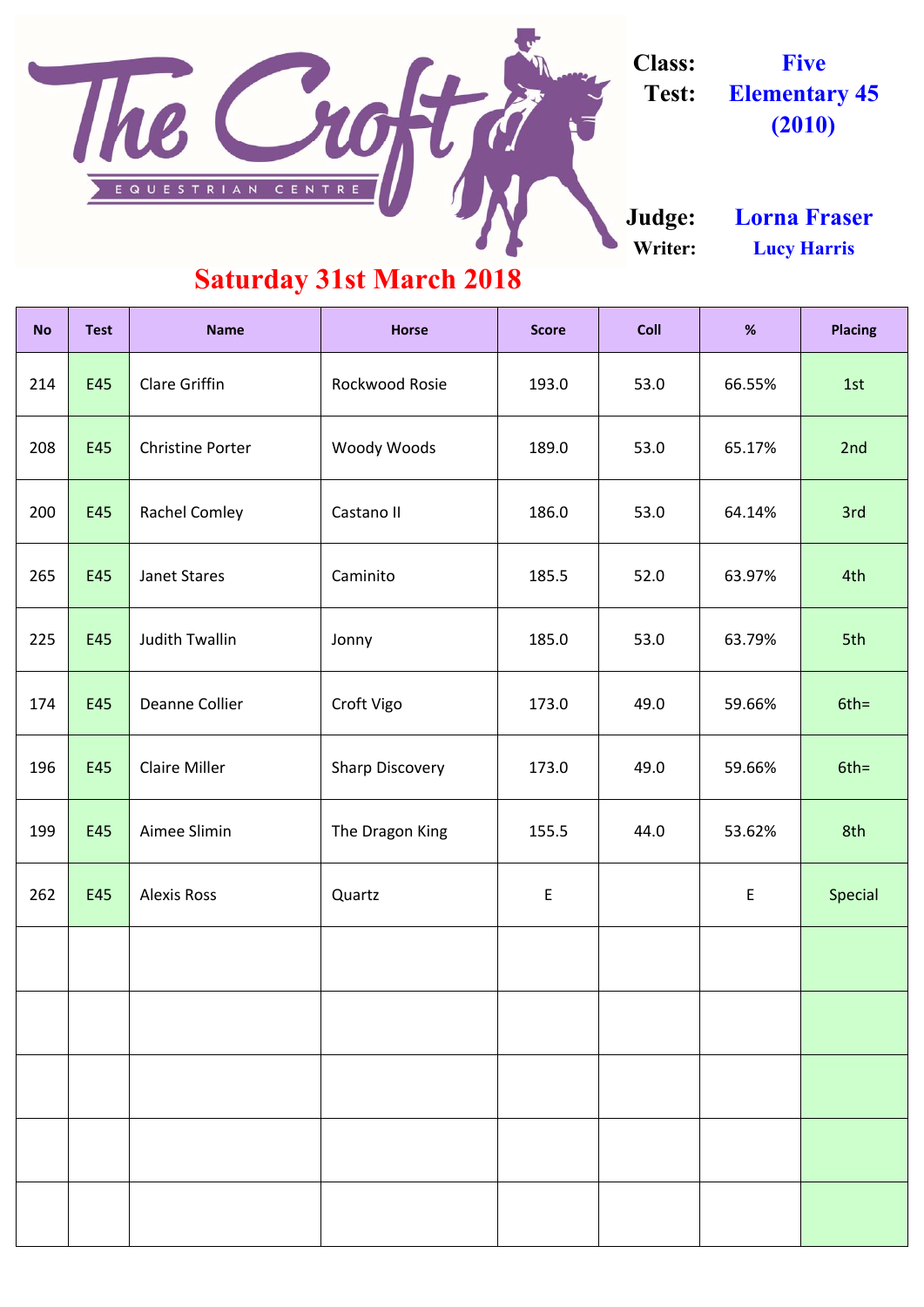|                        |                |                          | $\bullet$                  |              |      | Writer:       |                          | <b>Lucy Harris</b>       |                 |                    |
|------------------------|----------------|--------------------------|----------------------------|--------------|------|---------------|--------------------------|--------------------------|-----------------|--------------------|
| $\mathbf{N}\mathbf{0}$ | <b>Section</b> | Name                     | Horse                      | <b>Score</b> | Coll | $\frac{0}{0}$ | <b>Bronze</b><br>Placing | <b>Silver</b><br>Placing | Gold<br>Placing | Overall<br>Placing |
| 270                    | <b>Bronze</b>  | Shirley Cole             | Stormin Norman V           | 162.5        | 81.5 | 62.50%        | 1st                      |                          |                 | 8th                |
| 274                    | <b>Bronze</b>  | Claire Shoesmith         | <b>Taiforgan Sir Monty</b> | 159.5        | 83.5 | 61.35%        | 2nd                      |                          |                 | 9th                |
| 273                    | <b>Bronze</b>  | Gary Yeoman              | The Venetian               | 152.5        | 79.0 | 58.65%        | 3rd                      |                          |                 | 10th               |
|                        |                |                          |                            |              |      |               |                          |                          |                 |                    |
| 280                    | Gold           | Hannah Bown              | Sandro's Storm             | 184.0        | 93.0 | 70.77%        |                          |                          | 1st             | 3rd                |
|                        |                |                          |                            |              |      |               |                          |                          |                 |                    |
| 198                    | Silver         | Sally Green              | Keystone Rhia              | 187.0        | 94.0 | 71.92%        |                          | 1st                      |                 | 1st                |
| 262                    | Silver         | <b>Alexis Ross</b>       | Quartz                     | 186.0        | 98.0 | 71.54%        |                          | 2nd                      |                 | 2nd                |
| 286                    | Silver         | Cassilda Courtier-Dutton | Flicka in Clover           | 178.5        | 93.0 | 68.65%        |                          | 3rd                      |                 | 4th                |
| 265                    | Silver         | Janet Stares             | Caminito                   | 173.0        | 89.5 | 66.54%        |                          | 4th                      |                 | 5th                |
| 277                    | Silver         | Becka Brennan            | Rizwan BK                  | 173.0        | 88.5 | 66.54%        |                          | 5th                      |                 | 6th                |
| 282                    | Silver         | <b>Clare Beswick</b>     | Arturo Amigo               | 171.5        | 86.0 | 65.96%        |                          | 6th                      |                 | 7th                |
|                        |                |                          |                            |              |      |               |                          |                          |                 |                    |
| 197                    | H/C            | Sharon Boulter           | Lilburn                    | 158.0        | 80.0 | 60.77%        |                          |                          |                 |                    |
|                        |                |                          |                            |              |      |               |                          |                          |                 |                    |
|                        |                |                          |                            |              |      |               |                          |                          |                 |                    |

| Date:            | <b>31st March 2018</b> |
|------------------|------------------------|
| <b>Class:</b>    | <b>Six</b>             |
| Test:            | <b>Elementary FSM</b>  |
| <b>Qualifier</b> | <b>SO</b>              |



# **British Dressage Affiliated Freestyle to Music**



**Lorna Fraser**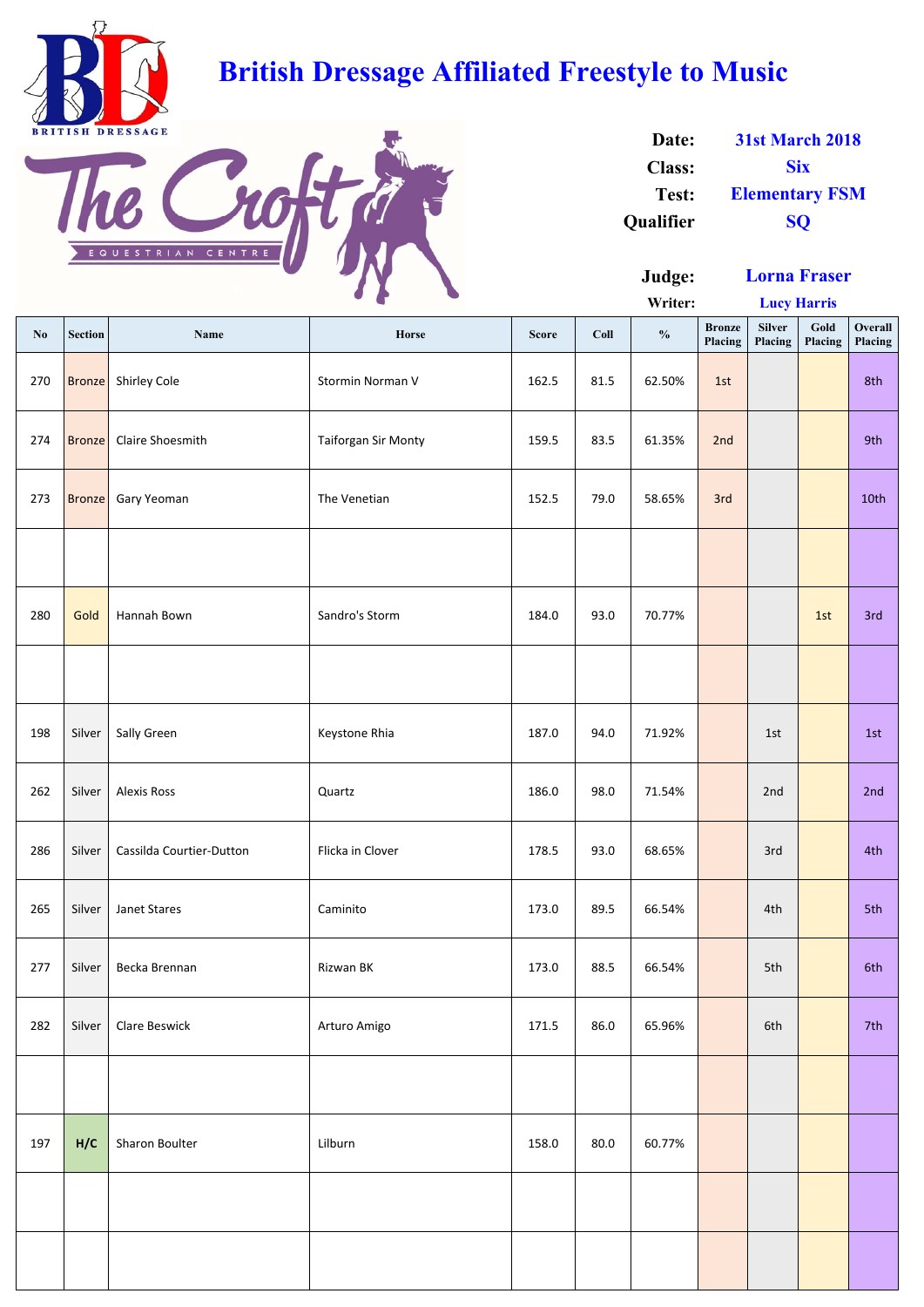| <b>No</b> | <b>Test</b> | <b>Name</b>        | <b>Horse</b>           | <b>Score</b> | Coll | %      | <b>Placing</b> |
|-----------|-------------|--------------------|------------------------|--------------|------|--------|----------------|
| 288       | M61         | Sue Rowland        | Coady Bays Gold Dust   | 185.5        | 52.0 | 63.97% | 1st            |
| 287       | M61         | <b>Susan Bates</b> | <b>Oakfield Tucker</b> | 170.0        | 46.0 | 58.62% | 2nd            |
|           |             |                    |                        |              |      |        |                |
|           |             |                    |                        |              |      |        |                |
|           |             |                    |                        |              |      |        |                |
|           |             |                    |                        |              |      |        |                |
|           |             |                    |                        |              |      |        |                |
|           |             |                    |                        |              |      |        |                |
|           |             |                    |                        |              |      |        |                |
|           |             |                    |                        |              |      |        |                |
|           |             |                    |                        |              |      |        |                |
|           |             |                    |                        |              |      |        |                |

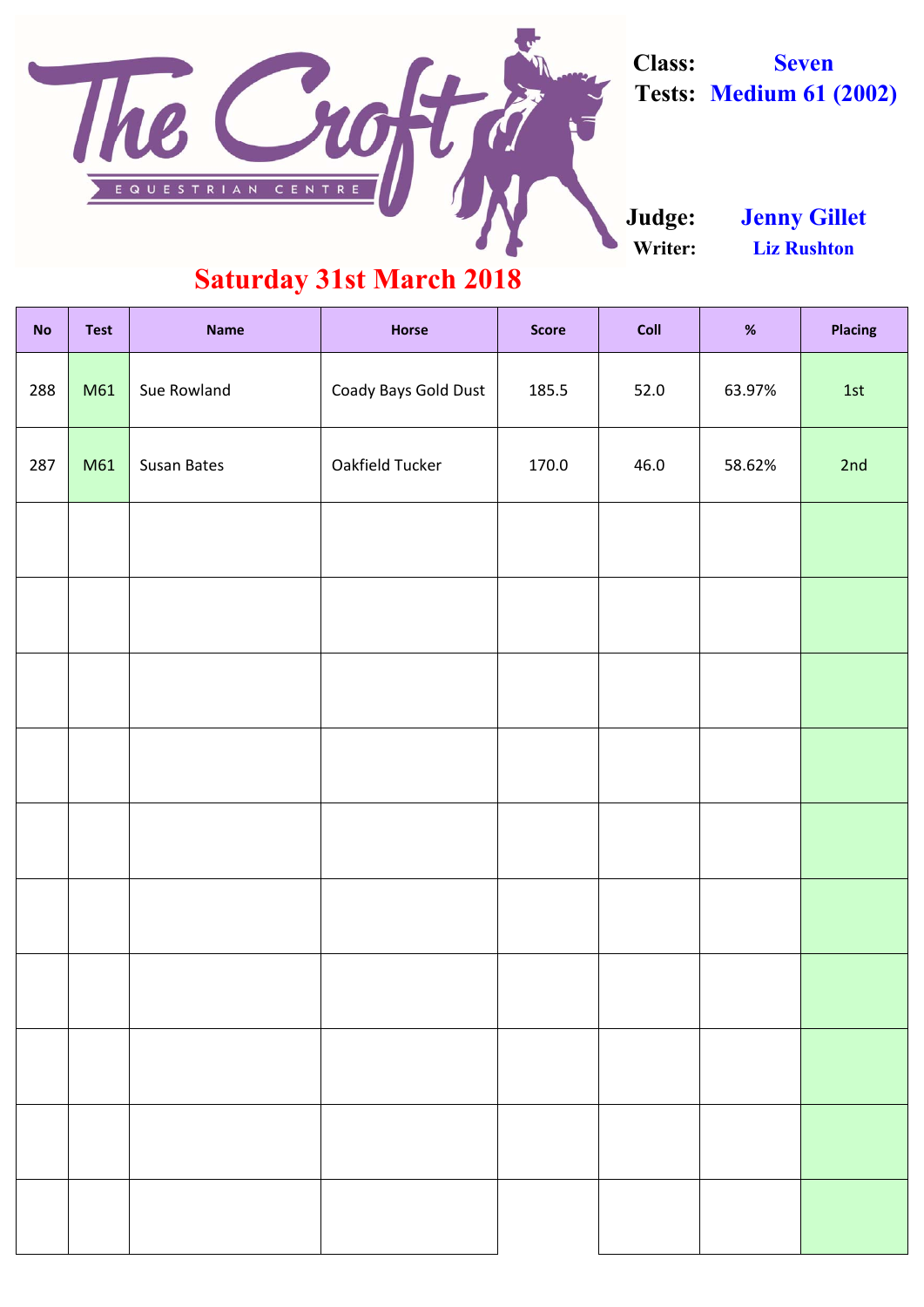**Writer:**

| $\mathbf{N}\mathbf{0}$ | Section       | Name                     | Horse            | <b>Score</b> | Coll  | $\frac{0}{0}$ | <b>Bronze</b><br>Placing | <b>Silver</b><br>Placing | Gold<br>Placing | Overall<br>Placing |
|------------------------|---------------|--------------------------|------------------|--------------|-------|---------------|--------------------------|--------------------------|-----------------|--------------------|
| 289                    | Silver        | Zoe Harrison             | Virtue V         | 219.0        | 112.5 | 73.00%        |                          | 1st                      |                 | 1st                |
| 291                    | Silver        | Tanya Slade              | Tango III        | 211.5        | 106.5 | 70.50%        |                          | 2nd                      |                 | 2nd                |
| 292                    | Silver        | Amanda Towle             | Max 821          | 186.5        | 94.5  | 62.17%        |                          | 3rd                      |                 | 5th                |
|                        |               |                          |                  |              |       |               |                          |                          |                 |                    |
| 293                    | <b>Bronze</b> | Lorna Fraser             | Dahmascus        | 203.5        | 105.0 | 67.83%        | 1st                      |                          |                 | 3rd                |
| 286                    | <b>Bronze</b> | Cassilda Courtier-Dutton | Flicka in Clover | 202.5        | 102.0 | 67.50%        | 2nd                      |                          |                 | 4th                |
|                        |               |                          |                  |              |       |               |                          |                          |                 |                    |
|                        |               |                          |                  |              |       |               |                          |                          |                 |                    |
|                        |               |                          |                  |              |       |               |                          |                          |                 |                    |
|                        |               |                          |                  |              |       |               |                          |                          |                 |                    |
|                        |               |                          |                  |              |       |               |                          |                          |                 |                    |
|                        |               |                          |                  |              |       |               |                          |                          |                 |                    |
|                        |               |                          |                  |              |       |               |                          |                          |                 |                    |

| Date:            | <b>31st March 2018</b> |
|------------------|------------------------|
| <b>Class:</b>    | <b>Eight</b>           |
| Test:            | <b>Medium FSM</b>      |
| <b>Qualifier</b> | <b>SO</b>              |

**Liz Rushton**



# **British Dressage Affiliated Freestyle to Music**



**Jenny Gillet**